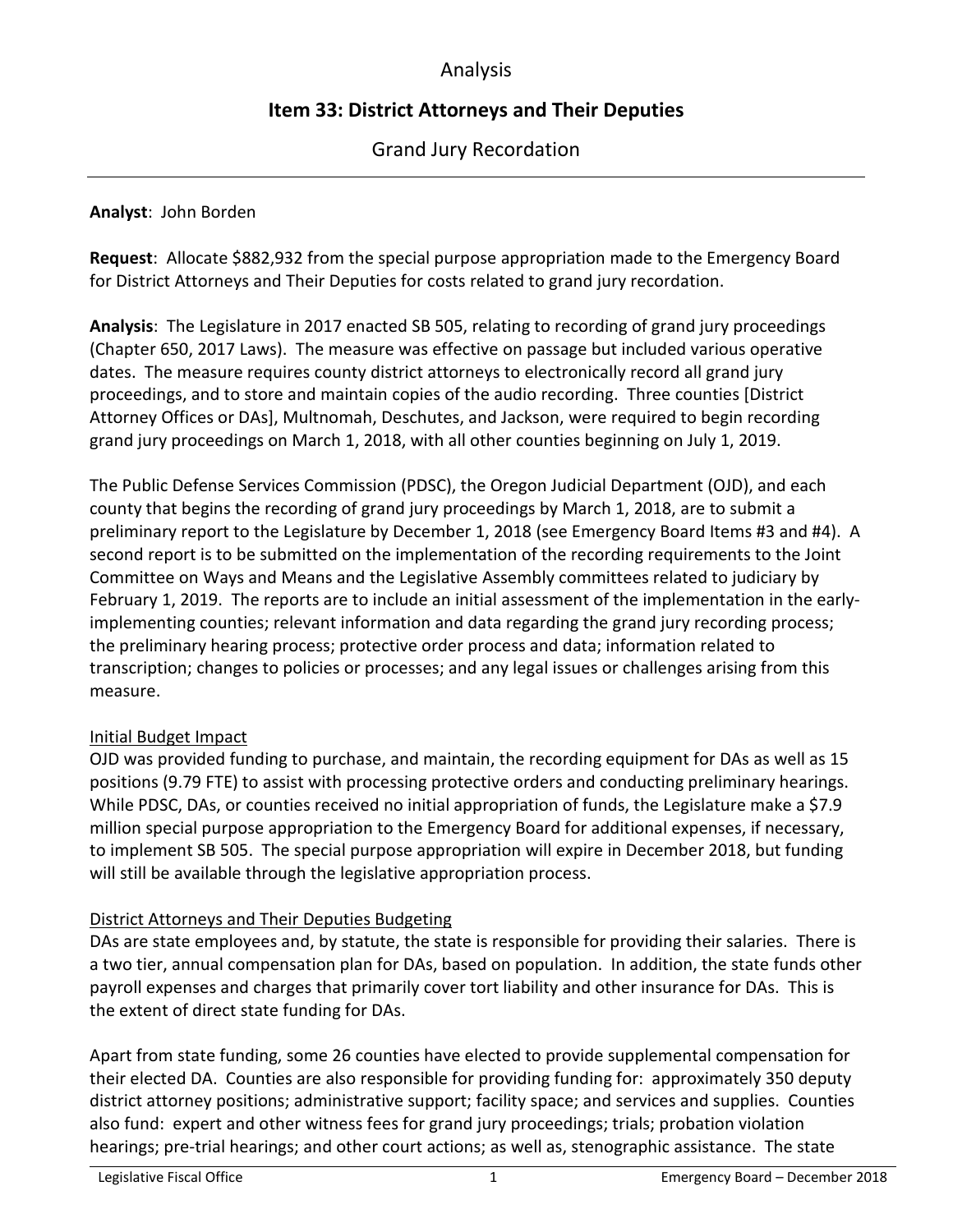budget has not contributed to the cost of the deputy district attorneys since the 2007-09 biennium nor witness fees for trials and grand jury hearings in criminal proceedings since the 1999-2001 biennium.

State funding for DAs flows through the state agency District Attorneys and Their Deputies budget (SB 5515; Chapter 535, 2017 Laws) and is distributed by the Department of Justice to each county.

# County Budgeting

For any possible state allocation of funding for county government, two issues are of note. County government budgets on a fiscal year basis, as opposed to the state's budgeting on a biennial basis. Second, as opposed to state agencies, neither the Emergency Board nor the Legislature has the direct ability to independently verify costs and cost estimates provided by county governments or the Oregon District Attorneys Association, on behalf of the District Attorneys and Their Deputies.

# State Budgeting

The Emergency Board request for December is comprised of a single request from the Oregon District Attorneys Association (ODAA), on behalf of the District Attorneys and Their Deputies (\$882,932) for the three early implementing counties. This is for costs from March 1, 2017 to June 30, 2019 or the end of the biennium (16 months), including some limited pre-implementation planning costs. No new position establishments or full-time equivalents (FTE) were requested. No request was made for the 33 remaining counties or other affected public safety entities; however, ODAA anticipates making a budget request early in the next legislative session for the remaining 33 counties, which would require implementation funding prior to July 1, 2019. For the 2019-21 biennium, the DA's estimate the cost of grand jury recordation at \$5 million General Fund and the cost of preliminary hearings at an additional \$1.8 million General Fund.

# Special Purpose Appropriation - Preliminary Hearings

Article VII, section 5, of the Oregon Constitution provides three ways by which the state may commence with a felony prosecution, which include: 1) by way of grand jury indictment; 2) upon information of the District Attorney after a preliminary hearing before a judge; or 3) if the defendant waives the right for the case to be reviewed by either a grand jury or a judge.

While county district attorneys may pursue any of these options, the policy direction of SB 505, and therefore the fiscal and budgetary impact, as well as the intent of the special purpose appropriation, is presumably limited to recordation of the grand jury indictment process.

During the 2017 legislative session, SB 505 was referred to the Joint Committee on Ways and Means where a budget report was produced, as is practice for measures passed out of the joint committee, in lieu of a formal fiscal impact statement. A preliminary fiscal impact was, however, produced by ODAA. Due to the recordation of grand jury proceedings, that impact predicted a substantial shift from grand juries to preliminary hearings. For the three early implementing counties, such a shift has failed to materialize, at this time. Multnomah County was the only early implementing county that has employed limited use of preliminary hearings and well below what had been predicted for the county in the ODAA preliminary fiscal impact. The Multnomah County DA then discontinued using preliminary hearings and moved to exclusive use of the grand jury process. The request letter does note that the Jackson County DA may consider the use of preliminary hearings at a later time. The Deschutes County DA has chosen to continue using the grand jury process.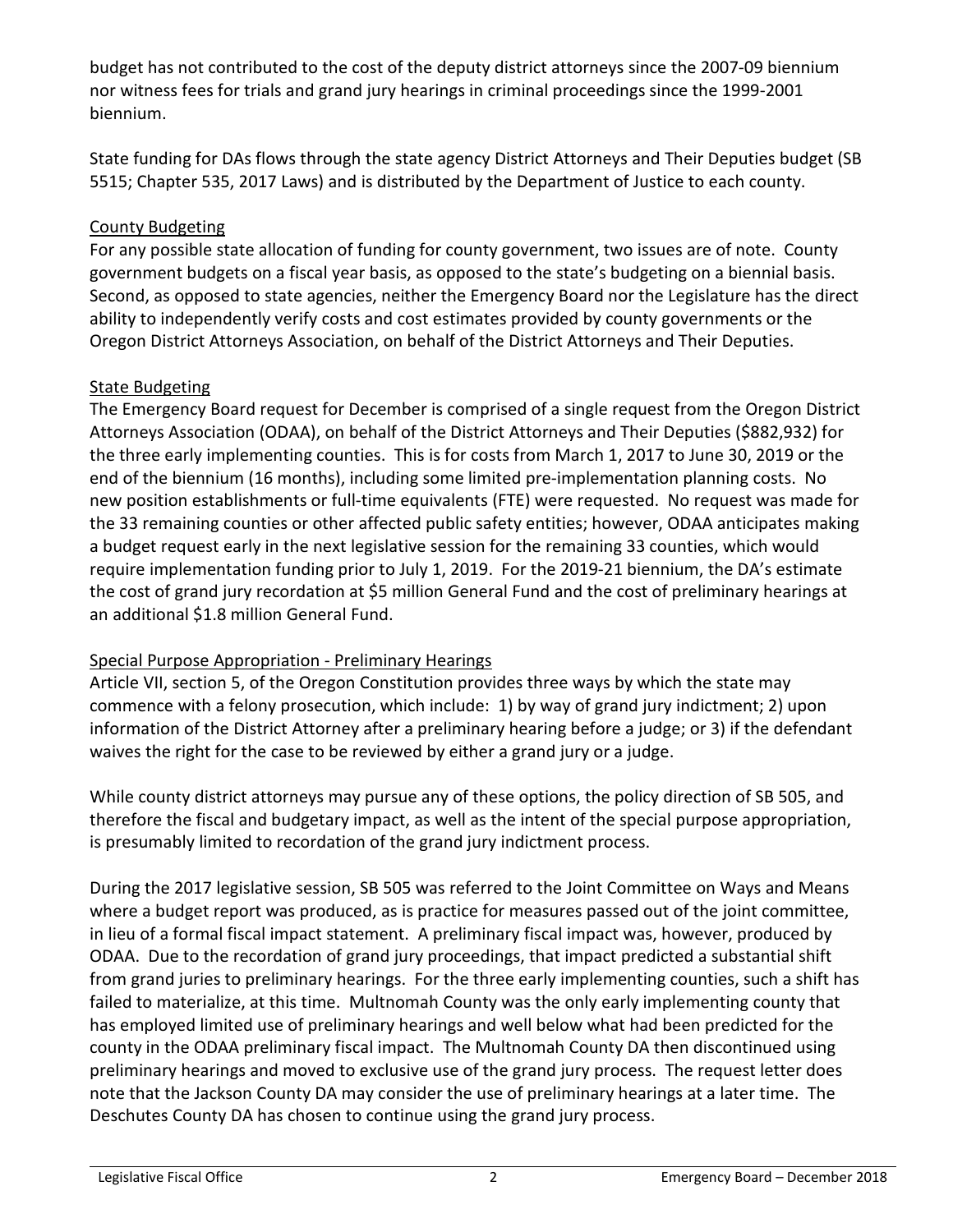This Emergency Board request includes no explicitly requested funding for preliminary hearings.

# Grand Jury Recordation

For the three implementing counties, there are direct costs that are attributable to the implementation of grand jury recordation. These costs are: (1) protective orders, which only apply to grand jury process (\$13,297); (2) non-attorney staff to manage recording equipment and train grand jurors on the use of equipment (\$106,338); (3) non-attorney staff to review and redact grand jury recordings (e.g., recordings of grand jury deliberation and voting)(\$37,900); (4) production of transcripts (\$125,010); (5) non-attorney staff to review transcripts (\$27,227); (6) information technology costs for the day-to-day upkeep of recording devices and the storage or archiving of recordings (\$40,054); and (7) one-time setup/startup costs (\$49,578). These one-time startup costs include: updates to policies and procedures; case management system programming; data systems; and training. Of note, is that these costs vary between counties, sometimes significantly. There is no funding request to move from the grand jury indictment process to preliminary hearings nor was there a request from any of the three county Sheriff's Offices.

Non-attorney staff to manage recording equipment, to train grand jurors on the use of equipment, and to review and redact grand jury recordings appears to be legitimate SB 505-related expenses, but expenses that should not be budgeted by the state as personal services costs due to the discrepancies between state and local classifications and compensation plans. Instead, these costs should be budgeted as payments to counties.

The more complicated aspect of the implementation of grand jury recordation is additional deputy district attorney time to: (a) prepare and present grand jury cases (\$108,557); (b) review grand jury recordings (\$374,971); and (c) produce protective orders (\$13,297). Any deputy district attorney time should, as is current state policy, remain the funding responsibility of each county.

# Future Budget Requests

The Legislative Fiscal Office (LFO) recommends that work should be completed to develop a more standardized budget request format as the grand jury recordation requirement approaches statewide rollout. Included in this work would be guidance based on the Emergency Board's actions, absent other legislative direction, from ODAA to the counties with respect to which expenses related to implementation of SB 505 are eligible for state reimbursement and which are not eligible. This would be valuable for future requests so that there is a single set of expense reimbursement criteria instead of relying on each county to develop its own expectations.

# Reimbursement

As part of this request, and in an effort to provide increased accountability for state funds, LFO is recommending that the three counties be required to submit invoices, with supporting documentation, to the Department of Justice for reimbursement of eligible grand jury recordation expenses that are based on the funding approved by the Emergency Board. DOJ has a General Funded ODAA Coordinator position and administrative staff to accommodate this additional workload this biennium.

**Legislative Fiscal Office Recommendation:** Allocate \$386,107 from the special purpose appropriation made to the Emergency Board for the District Attorneys and Their Deputies for current costs related to grand jury recordation and direct the Department of Justice to reimbursement counties for eligible grand jury recordation expenses, as approved by the Emergency Board.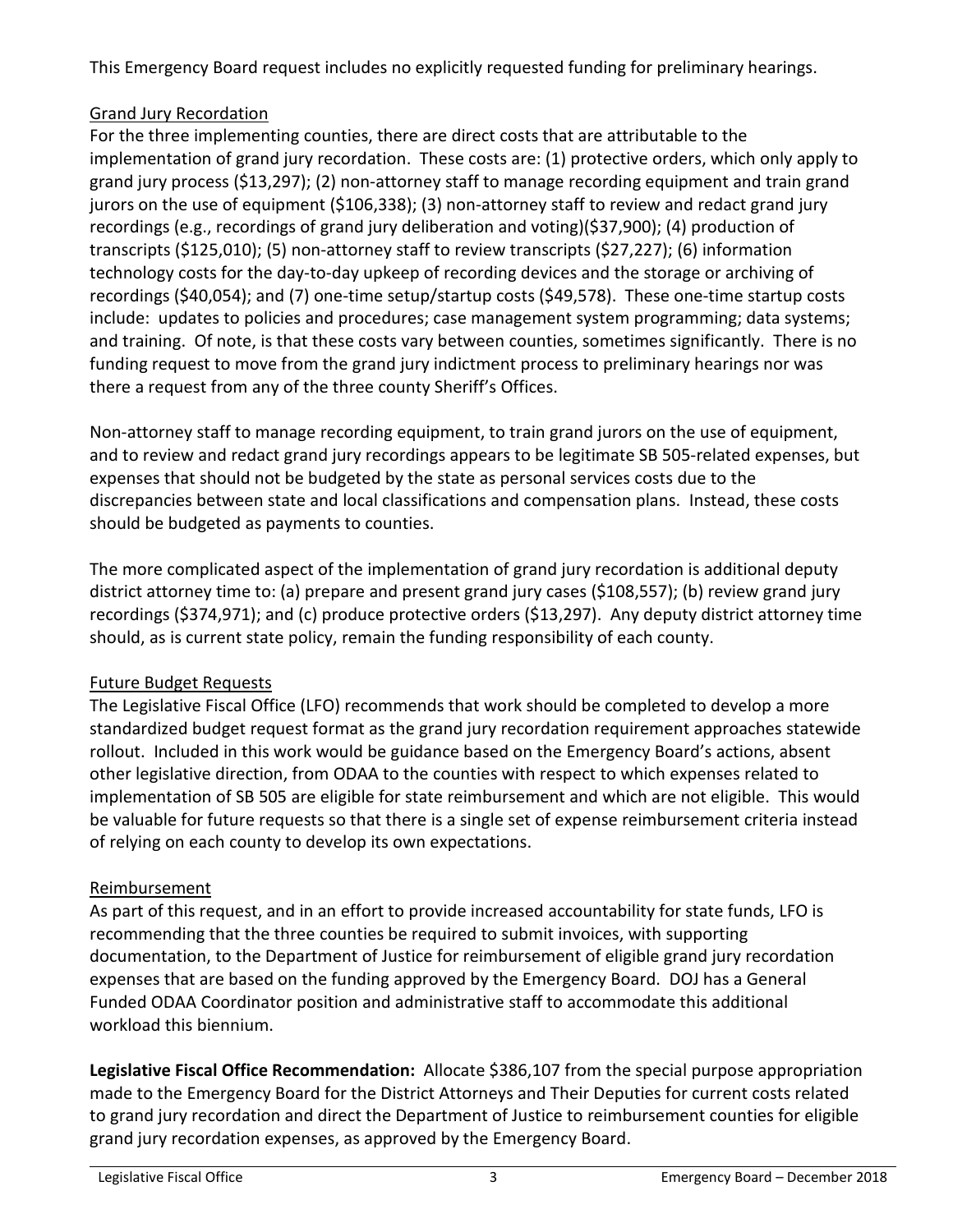# Recommendation Addendum

|    | <b>Expense Category</b>                          |             | <b>LFO Recommendation</b> |             |                          |             |                          |       |                          |                 |
|----|--------------------------------------------------|-------------|---------------------------|-------------|--------------------------|-------------|--------------------------|-------|--------------------------|-----------------|
|    |                                                  | <b>MCDA</b> |                           | <b>DCDA</b> |                          | <b>JCDA</b> |                          | Total |                          |                 |
| 1  | Increased Deputy District Attys. Grand Jury Time | \$          |                           |             | $\overline{\phantom{0}}$ |             |                          |       | $\overline{\phantom{a}}$ | Not recommended |
| 2  | <b>Protective Orders</b>                         | \$          |                           |             | $\qquad \qquad$          | S           |                          |       | $\overline{\phantom{a}}$ | Not recommended |
| 3  | Staff to Manage Recording Equipment              | \$          | 8,124                     | S           | 3,634                    | S           | 94,580                   | \$    | 106,338                  | Fully funded    |
| 4  | Deputy DA review of grand jury recordings        | \$          |                           |             |                          |             |                          |       | $\overline{\phantom{0}}$ | Not recommended |
| 5  | <b>Staff to Review Recordings</b>                |             | 17,900                    |             | \$20,000                 | \$          | $\overline{\phantom{a}}$ | \$    | 37,900                   | Fully funded    |
| 6  | Transcripts                                      | \$          | 82.280                    | Ś.          | 16,450                   | S           | 26,280                   | Ś     | 125,010                  | Fully funded    |
|    | Non-Legal staff Review of Transcriptions         |             | 20.466                    | \$          | 6,761                    | S           |                          | Ś     | 27,227                   | Fully funded    |
| 8  | <b>Preliminary Hearings</b>                      | \$          |                           |             | $\overline{\phantom{0}}$ |             | $\overline{\phantom{a}}$ |       | $\overline{\phantom{a}}$ | Not recommended |
| 9  | Review of Preliminary Hearing Recordings         | \$          |                           |             | $\qquad \qquad$          | Ś           |                          |       | $\overline{\phantom{a}}$ | Not recommended |
| 10 | <b>Information Technology Costs</b>              | \$          | 25.509                    | \$.         | 11,200                   | Ś           | 3,345                    | Ś     | 40,054                   | Fully funded    |
|    | 11 Other One-Time Costs                          |             | 31,959                    | S.          | 12,797                   | Ś           | 4,822                    |       | 49,578                   | Fully funded    |
|    |                                                  |             | 186.238                   | S           | 70.842                   | S           | 129.027                  | s     | 386,107                  |                 |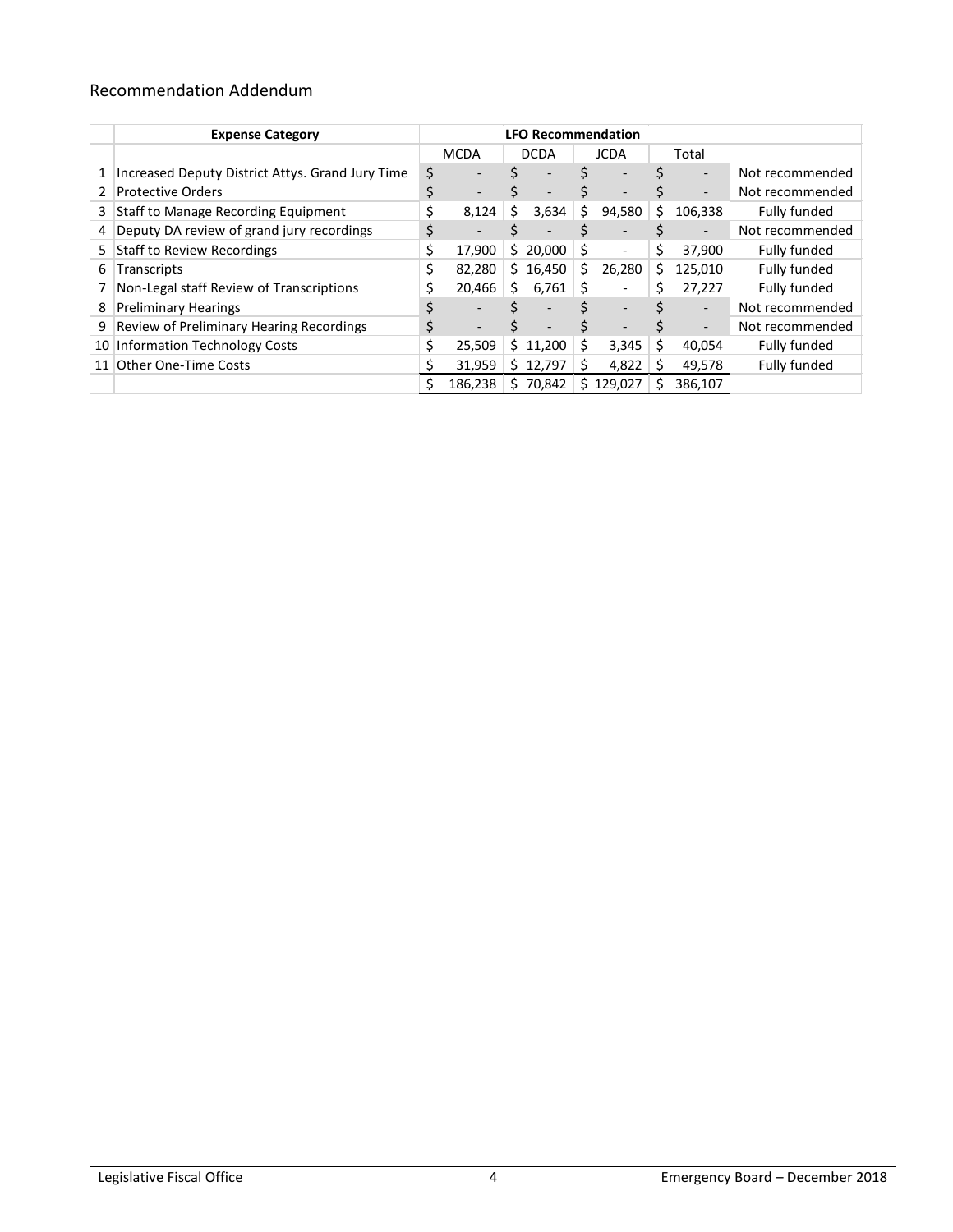**Request:** Allocate \$882,932 from the Special Purpose Appropriation made to the Emergency Board for the District Attorneys' costs to implement Senate Bill 505 for the recordation of grand jury proceedings in Multnomah, Deschutes and Jackson counties.

## **Recommendation:** Approve the request.

**Discussion:** The Oregon District Attorney's Association, Inc. (ODAA) request funding for the outlined expenses associated with implementing Senate Bill 505, the recording of grand jury testimonies and the costs associated with conducting preliminary hearings in lieu of grand jury proceedings for the Phase I counties (Multnomah, Deschutes and Jackson). ODAA is a voluntary association of the 36 County District Attorneys, Deputy District Attorneys, Oregon Assistant Attorney General, District Attorney office managers and the U.S. Attorneys serving in Oregon.

Senate Bill 505 outlined a phased approach for all 36 counties. Multnomah, Deschutes and Jackson counties began enacting Senate Bill 505 grand jury recording effective March 1, 2018. All other counties are expected to record grand jury proceedings no later than July 1, 2019.

The Oregon Judicial Department is responsible for the purchase and installation of the recording equipment for the counties. The direct maintenance of the equipment is expected to be handled through a service agreement. The counties are responsible for preparing the site location to receive the new recording equipment, the day-to-day operations of the equipment and the resources needed to perform all functions as outlined in Senate Bill 505. Senate Bill 505 established an \$8,500,000 Special Purpose Appropriation in the Emergency Fund for additional expenses necessary to implement the requirements of the bill.

This request includes projected costs based on actual costs experienced thus far with the implementation of Senate Bill 505. The following table provides an outline of the requested expenses. The needs of the three counties are focused on staffing, resources, county existing infrastructures or changes the counties need to make, depending on how they prosecute cases. The following table includes increased time Deputy District Attorneys spend presenting to grand juries and preparing protective orders, recording equipment maintenance, additional staff and increased IT costs transcription costs and various one-time start-up costs. Each county's District Attorney's office priced each component based on implementation experience of its District Attorney's office, as implementation has been different across the three counties.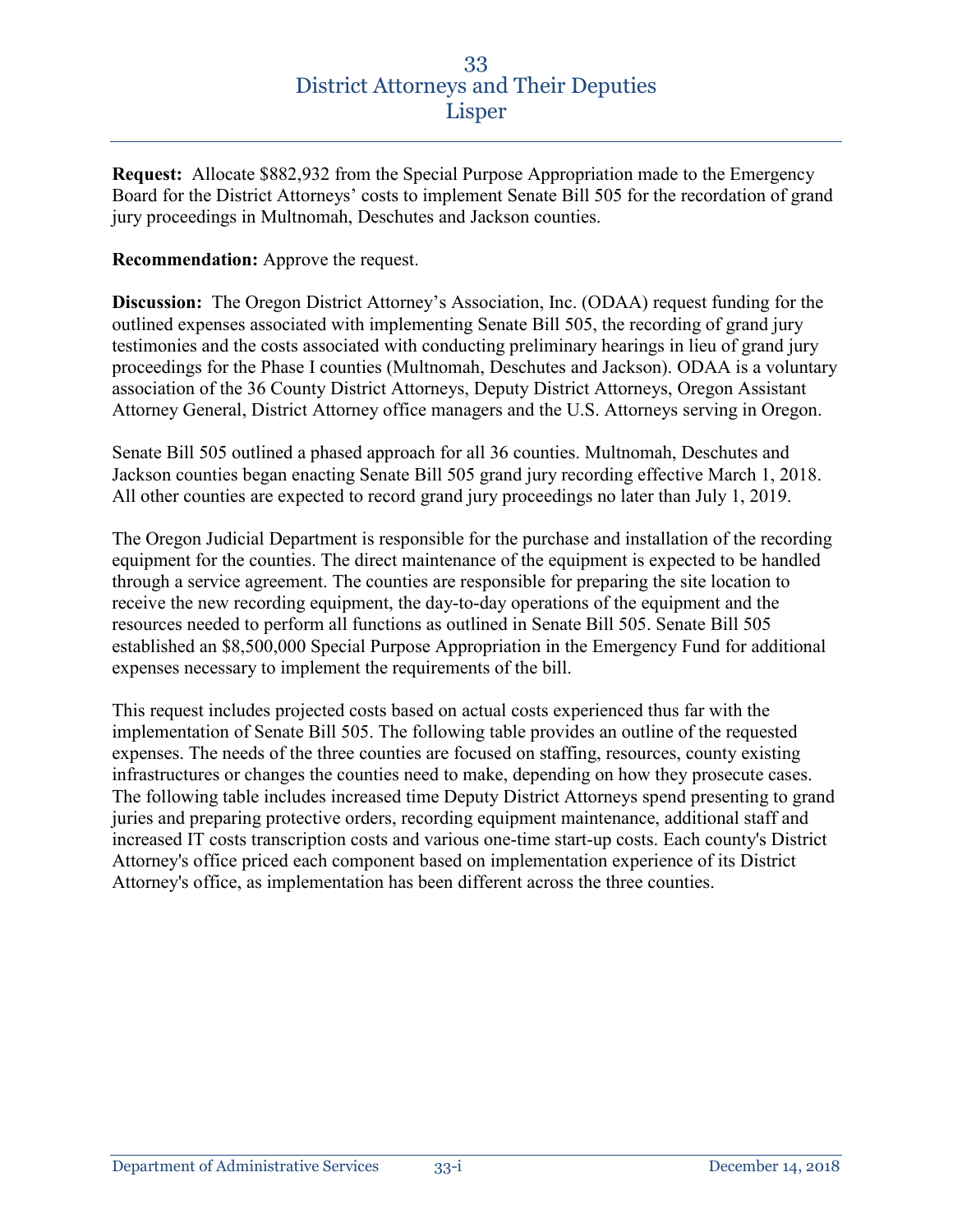| Costs as described in ODAA report and addendums           |           |                 |         |         |  |  |
|-----------------------------------------------------------|-----------|-----------------|---------|---------|--|--|
| <b>Items and Description</b>                              |           | <b>Counties</b> |         |         |  |  |
|                                                           | Multnomah | Deschutes       | Jackson |         |  |  |
| March 1, 2018 thru June 30, 2019                          |           |                 |         |         |  |  |
| Additional case time costs for a Deputy District Attorney |           |                 |         |         |  |  |
| (County hours are converted to dollars)                   |           |                 |         |         |  |  |
| Multnomah: Projecting 2485 Hours annually                 | 59,738    |                 |         | 59,738  |  |  |
| Deschutes: averaging 1200-1500 hours annually             |           | 34,493          |         | 34,493  |  |  |
| Jackson: averaging 1000 hours annually                    |           |                 | 14,326  | 14,326  |  |  |
| <b>Protective Orders</b>                                  | 645       | 7,044           | 5,608   | 13,297  |  |  |
| Managing recording equipment and training the jury        | 8,124     | 3,634           | 94,580  | 106,338 |  |  |
| Transcription of grand jury recordings                    | 102,746   | 23,211          | 26,280  | 152,237 |  |  |
| Staff for reviewing grand jury recordings                 | 258,659   | 149,248         | 4,964   | 412,871 |  |  |
| Information Technology cost                               | 25,509    | 11,200          | 3,345   | 40,054  |  |  |
| One-time costs to attend training on the use the new      |           |                 |         |         |  |  |
| recording equipment                                       | 31,959    | 12,797          | 4,822   | 49,578  |  |  |
| <b>Total</b>                                              | 487,380   | 241,627         | 153,925 | 882,932 |  |  |

The recommendation is to approve the request as one-time funding per information provided in the Senate Bill 505 Budget Report.

**Legislative Reference:** Allocation of \$882,932 from the Special Purpose Appropriation made to the Emergency Board by chapter 650, section 17(1), Oregon Laws 2017, to supplement the appropriation made by chapter 535, section 1, Oregon laws 2017, for the District Attorneys, for the 2017-19 biennium.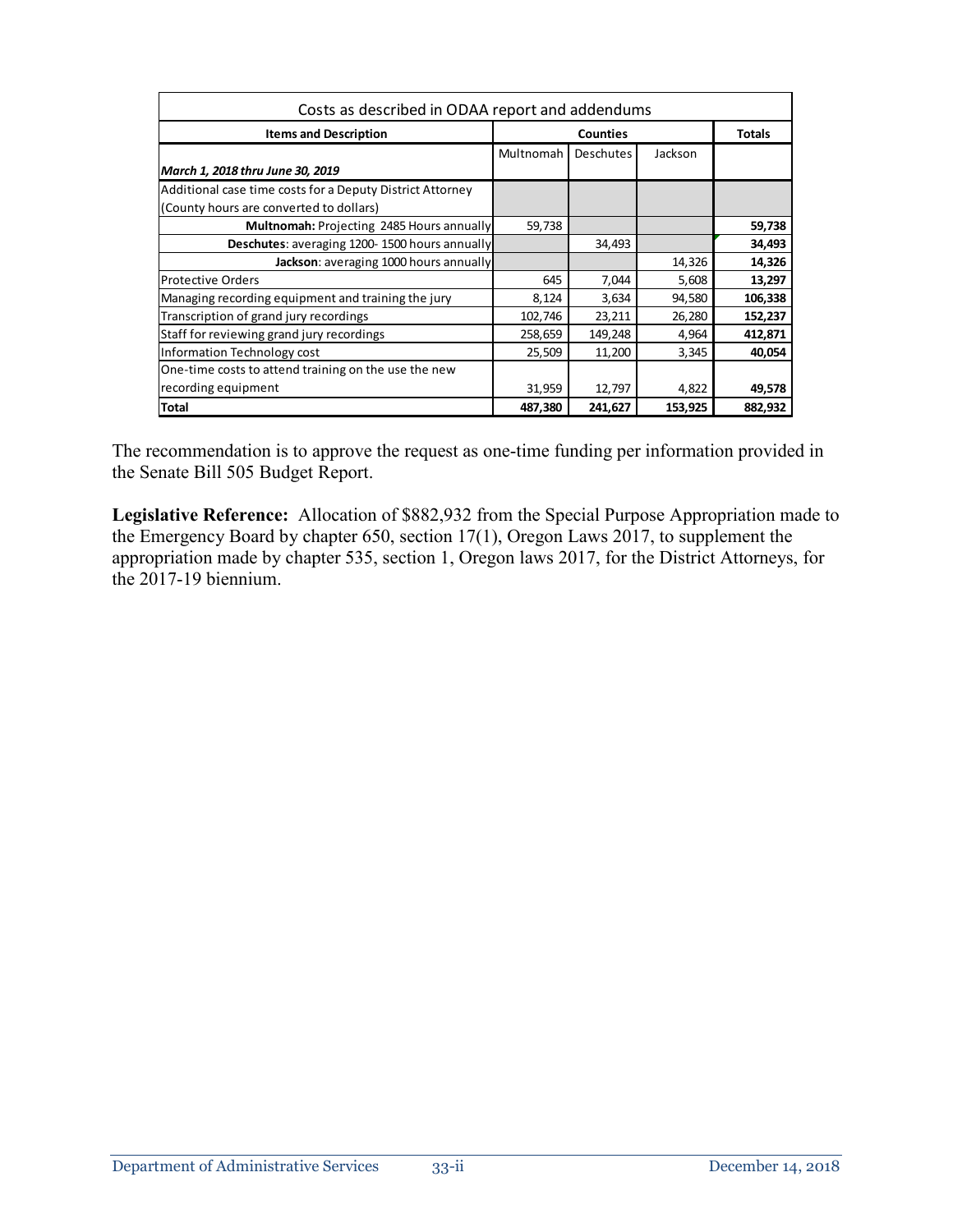# **Oregon District Attorneys Association, Inc.**



#### **2018 Board Officers & Directors**

Matt Shirtcliff, President Rod Underhill, 1st Vice President Beth Heckert, 2nd Vice President Doug Marteeny, Secretary / Treasurer

Patricia Perlow, Director John Haroldson, Director Daniel Primus, Director Rick Wesenberg, Immediate Past President

October 29, 2018

The Honorable Senator Peter Courtney, Co-Chair The Honorable Representative Nancy Nathanson, Co-Chair State Emergency Board 900 Court Street NE H-178 State Capitol Salem, OR 97301-4048

Dear Co-Chairpersons:

## **Nature of the Request**

The 2017 Legislature passed the most significant procedural change to District Attorney's operations in decades with Senate Bill 505 (SB 505) which mandated three counties to begin recording all grand jury proceedings by March 1, 2018. By July 1, 2019, all 36 district attorney's offices in Oregon must record, and comply, with all provisions of SB 505. Deschutes County District Attorney's Office (DCDA), Jackson County District Attorney's Office (JCDA) and Multnomah County District Attorney's Office (MCDA) are the three counties that began recording March 1, 2018. ODAA seeks initial funding from the State Emergency Board for DCDA, JCDA and MCDA for implementation costs totaling \$882,932 from the Special Purpose Appropriation outlined in Section 17 of the bill allocating \$8,500,000.

## **Agency Action**

As MCDA, DCDA and JCDA have implemented SB 505 several steps have been taken to ensure verbatim recording is handled professionally, effectively and efficiently, that grand jury protocols are fair and in place and that adequate protections for victims and witnesses are established. To that end, you will see each county has executed implementation of recordation based on its particular needs and evaluation of the above considerations. ODDA requests funding for costs incurred with grand jury recordation that include, but not limited to, increased Deputy District Attorney (DDA) time, recording equipment maintenance, staffing and IT costs, transcription costs, protective order costs, costs associated with preliminary hearings and various one-time start-up costs.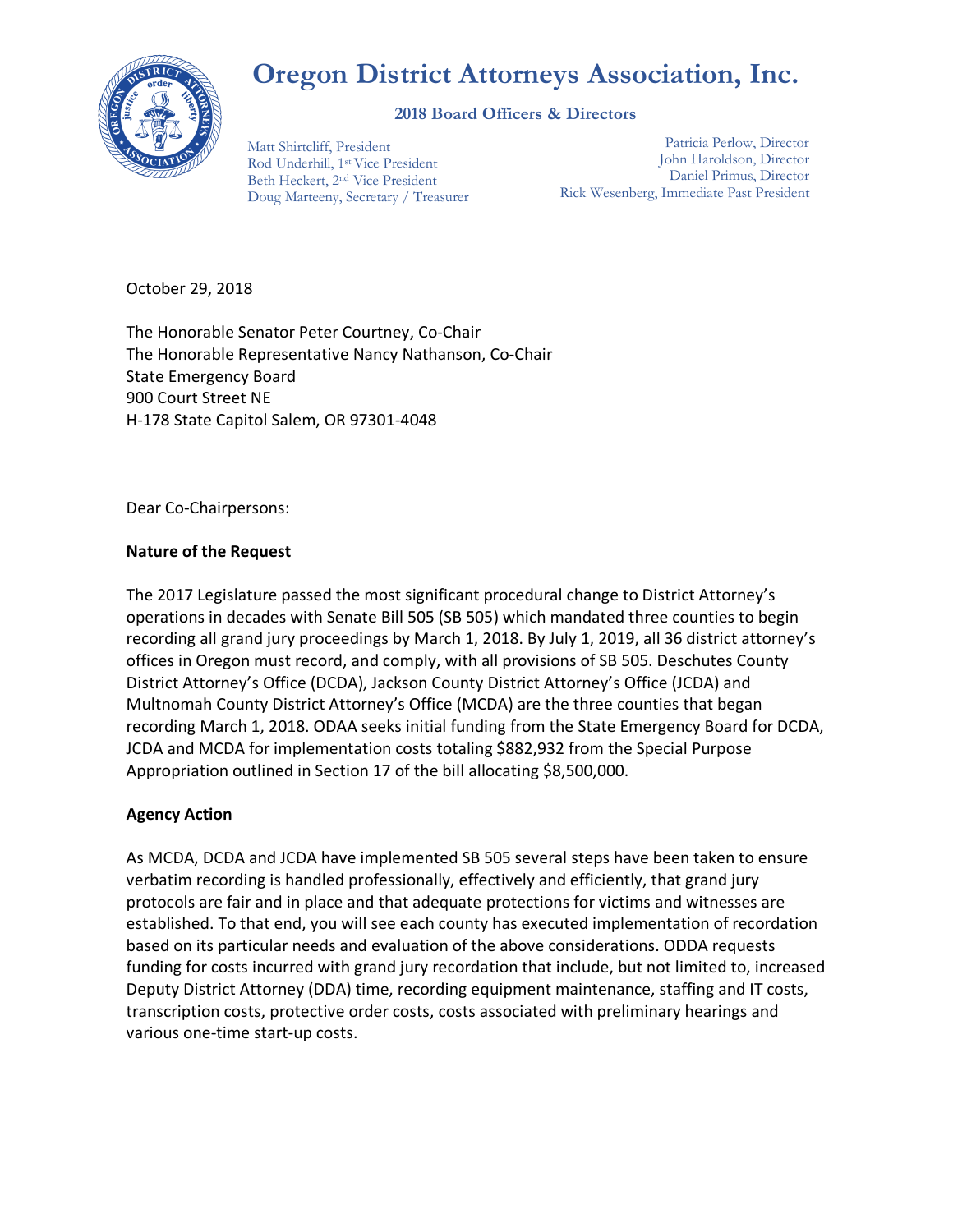#### 1. Increased DDA Time – Present to Grand Jury

Prior to SB 505, MCDA, DCDA and JCDA presented all felony cases to the grand jury. The length of time required to present each case to grand jury varies significantly. A drug possession or delivery case can take as little as 10 to 15 minutes while an aggravated murder or complex financial embezzlement case can require 30 to 40 hours or more to present. DCDA averages 1,200 to 1,500 hours of grand jury time annually, JCDA averages 1,000 hours and MCDA projects 2,485<sup>1</sup> hours for the current biennium. SB 505 requires recordation of all testimony to the grand jury.Due to the change to recording grand jury testimony, there is now a need for witnesses to respond verbally rather than with gestures, and the need to clarify physical responses for the record. As a result, there has been an increase in the time to prepare and present cases to the grand jury.

**Increased DDA Time – Grand Jury: March 1, 2018 – June 30, 2019**

| MCDA        | \$59,738 <sup>2</sup> |
|-------------|-----------------------|
| <b>DCDA</b> | $$34,493^3$           |
| JCDA        | $$14,326^4$           |

## 2. Protective Order Expenses

Under SB 505 a district attorney may file a motion for a protective order concerning an audio recording of a grand jury proceeding. This motion is filed on behalf of a victim or a witness that has testified at the recorded grand jury proceeding and the district attorney is obligated by SB 505 to inform the victim of the ability to seek a protective order. There are strict timelines which the district attorney must follow. If granted by a judge, the protective order allows for the redaction of audio recordings, notes, reports, and transcripts. The order may also deny, restrict, or defer access to the recording. The protective order only applies to cases that have been heard by a grand jury. Cases that proceed to a preliminary hearing are not contemplated by this provision.

The number of protective orders will vary by county based on the number of cases sent to grand jury versus preliminary hearings, preferences of victims and types of cases. The expenses incurred due to the protective order statute include preparation and dissemination of materials

 $1$  MCDA's projected 2,485 hours (149,112 minutes) for the current biennium for cases presented to a grand jury does not include time for cases that are presented at a preliminary hearing. Preliminary hearing cases are addressed in the "Preliminary Hearing Costs" section. The projected increase in grand jury time due to recordation is 741 hours for the current biennium.

 $2$  MCDA's average amount of time for the same type of case to be heard by a grand jury has increased from 40 minutes to 57 minutes since recordation began on March 1, 2018. A significant portion of cases that would have taken 30 minutes or less are now being presented at a preliminary hearing and are not a part of the increased time calculation for grand jury. The increased cost of grand jury is calculated by using the increase of grand jury time multiplied by the FTE salary of an entry level Deputy District Attorney III. See MCDA's appendix, Note 1 and Note 2. <sup>3</sup> DCDA reflects 15-minute increase per case for DDA (\$80.78) and Grand Jury staff (\$45.43) to prepare and present 100 cases per month.

<sup>&</sup>lt;sup>4</sup> Reflects 20% increase in time for DDA to present and prepare.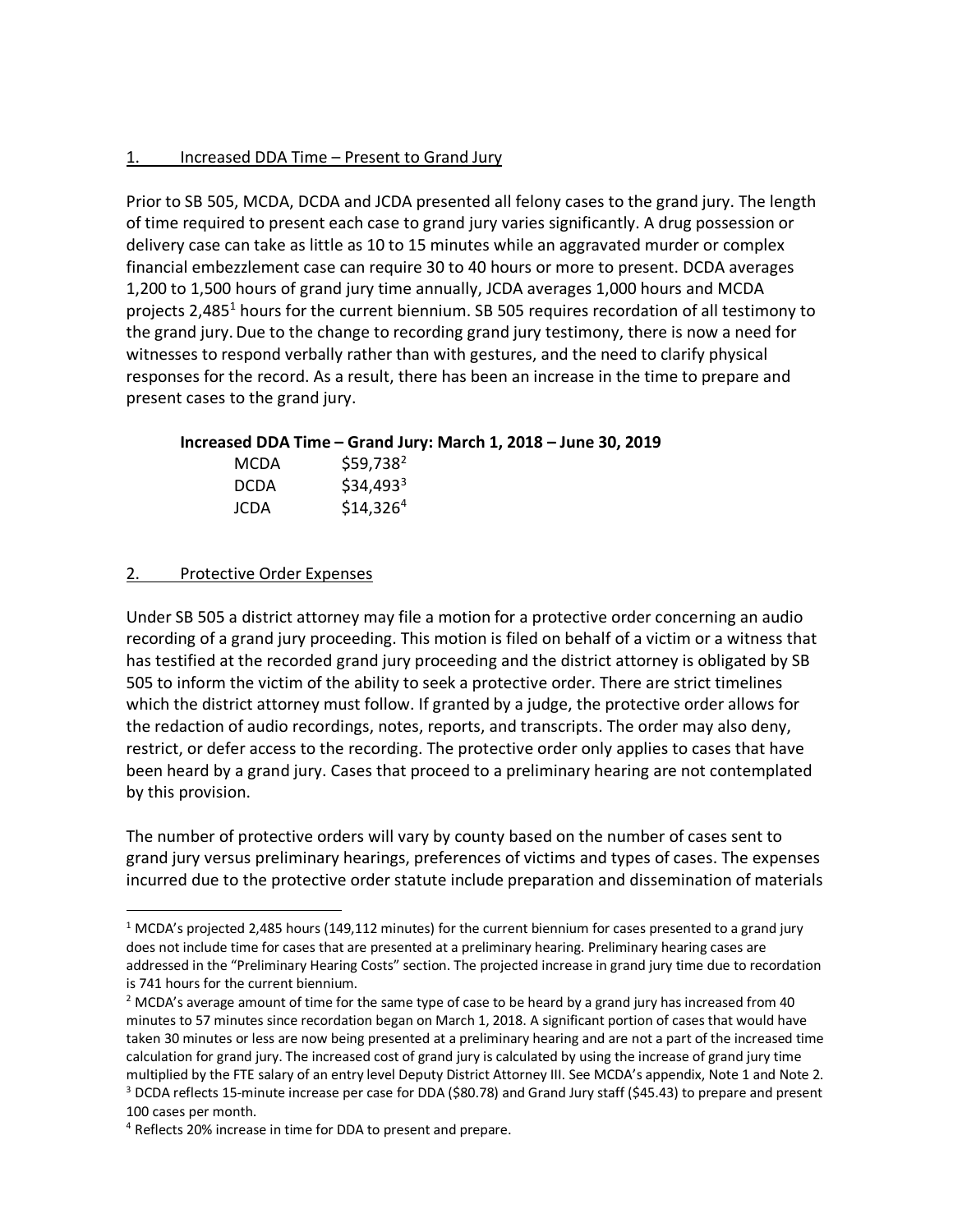to victims, training of victim advocates, attorney review of recordings, and preparation and filing of protective orders.

| Increased DDA Time - Protective Orders: March 1, 2018 - June 30, 2019 |                       |  |  |  |  |
|-----------------------------------------------------------------------|-----------------------|--|--|--|--|
| MCDA.                                                                 | $$645^{\circ}$$       |  |  |  |  |
| <b>DCDA</b>                                                           | $$7.044^6$            |  |  |  |  |
| JCDA                                                                  | $$5,608$ <sup>7</sup> |  |  |  |  |

## 3. Recording Equipment, Staff and DDA Time Expenses

The Oregon Judicial Department (OJD) provided the recording equipment to the three early counties in February 2018. Upon delivery, MCDA, JCDA and DCDA installed the equipment in the grand jury rooms. Additional support staff time is necessary to prepare the recording equipment each day and to train new grand jurors on the proper use of the equipment. The level of need varies by county, as some counties currently have grand jury clerks while other counties do not have clerks or have insufficient personnel. Although the equipment that is being supplied by OJD is less complex than the equipment used in court, there are a number of identifying markers that the grand jury will need to insert<sup>8</sup> at the precise moment of testimony of each witness in order to produce an accurate and searchable recording. Case information is pre-loaded into the FTR by staff.

Staff will also be trained to review recordings, identify portions which may need to be redacted, archive recordings, and produce recordings for the purpose of transmitting the recordings to deputy district attorneys and defense attorneys. In addition, only the case name and number, name of each witness and questions asked are recorded – the deliberations or vote are not allowed. Thus, staff will be required to review and delete if necessary, these recordings.

A DDA will also need to review grand jury recordings as part of case management and trial preparation. If a grand jury hearing results in an indictment of a defendant, then the case proceeds towards resolution, through plea, trial, or dismissal. In order to evaluate the strengths and weaknesses, each case is continually evaluated. A deputy district attorney must review all the evidence, which will now include reviewing the audio recordings of the grand jury proceeding. In many cases, the assigned deputy district attorney is unable to personally present the case to the grand jury and will have to thoroughly review the recording.

 <sup>5</sup> MCDA estimates that 0.3% of cases presented to a grand jury may require a protective order (See Appendix A, Note 3) as there has been little use of this provision at this time.

<sup>6</sup> DCDA calculation based on six protective orders per year with DDA (\$80.78) prep and argument at 6 hours GJ staff (\$45.43) at 2 hours, VAP (\$35.00) at 3 hours and IT (\$50.00) at 4 hours.

 $<sup>7</sup>$  Based on reviewing 4 per month, filing 1 per month and 30 minutes per week for victim services.</sup>

<sup>&</sup>lt;sup>8</sup> MCDA has discontinued the practice of having grand jurors input witness names in to the log sheet as it has proven too time consuming and complex for the grand jurors.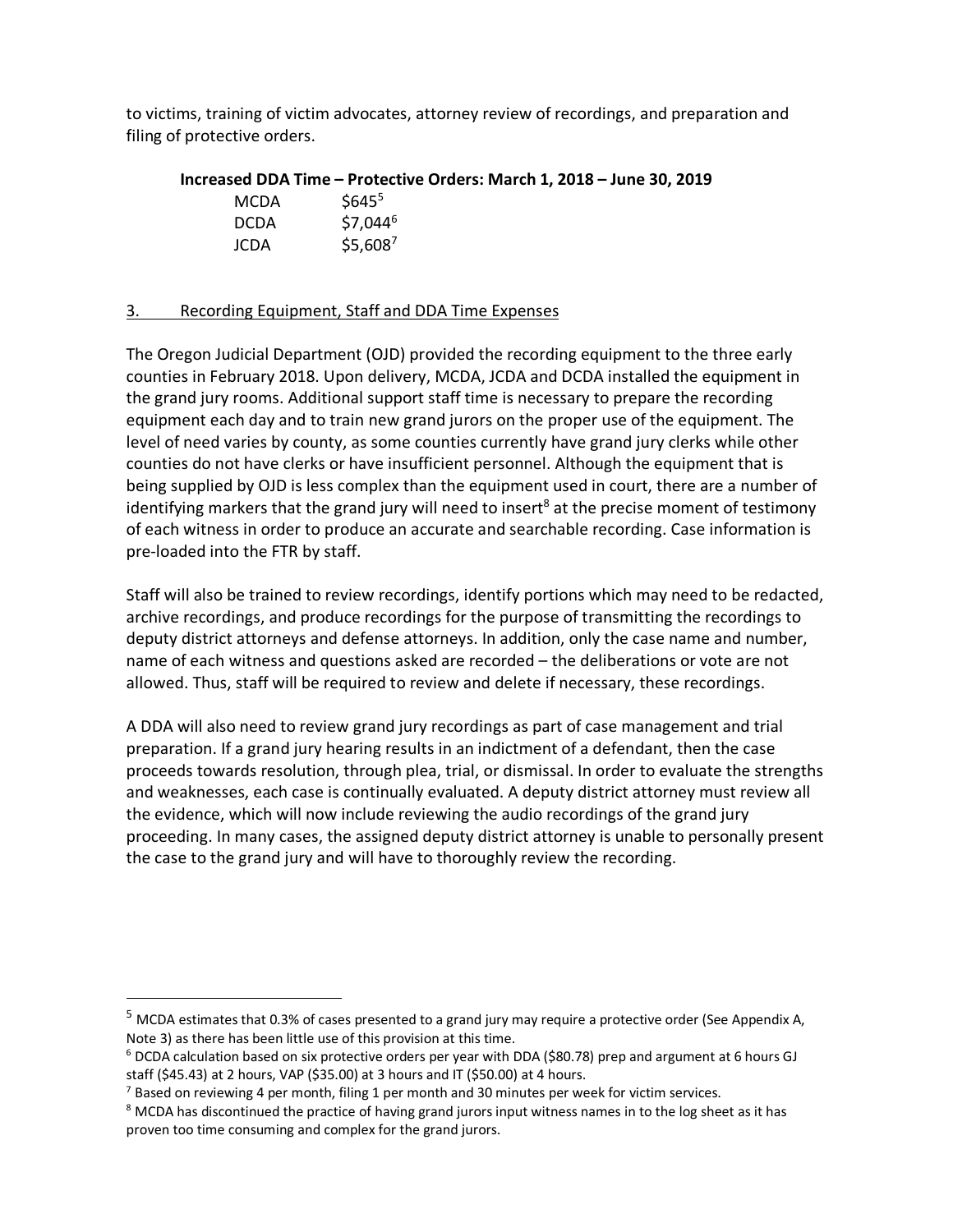**Increased Staff Time –Non-DDA Managing Recording Equipment: March 1, 2018 – June 30, 2019**

| MCDA        | $$8,124^9$     |
|-------------|----------------|
| <b>DCDA</b> | $$3,634^{10}$  |
| JCDA        | $$94,580^{11}$ |

**Increased Staff Time – DDA Reviewing Recordings: March 1, 2018 – June 30, 2019**

| MCDA        | $$240,759^{12}$ |
|-------------|-----------------|
| <b>DCDA</b> | \$129,24813     |
| JCDA        | $$4,964^{14}$   |

**Increased Staff Time – Non-DDA Reviewing Recordings: March 1, 2018 – June 30, 2019**

| MCDA        | \$17,900 |
|-------------|----------|
| <b>DCDA</b> | \$20,000 |
| JCDA        | \$0      |

Prior to the passage of SB 505, the only recordings of testimony that existed in most criminal cases in Oregon were from court room matters, including release hearings and trials. Grand jury recordation is a major system change to criminal law practice. It is anticipated that grand jury recordings will also be transcribed for the purpose of use during trial, by both the prosecution and the defense. Defense counsel will likely cross-examine witnesses during trial with the prior recorded grand jury testimony. Deputy district attorneys will likely use the grand jury recordings to refresh the recollection of witnesses and victims during trial. The best practice (and most practical compared to audio) is to use a transcription of the recording. MCDA, DCDA, and JCDA have each submitted estimates as what percentage of cases will require transcription, for the purpose of trial preparation.

In addition, if the court so orders, District Attorneys are obligated to provide a transcript to a requesting member of the public for any case in which a grand jury finds "not a true bill" for

 $12$  MCDA estimates it may take MCDA non-attorney staff approximately 435 hours to verify 2,485 hours of grand jury recordings, for a cost of \$17,900 in the current biennium (See Appendix A, Note 6). Staff samples the beginning of the recording, a portion of the middle, and the end to ensure the entire case was recorded by the grand jury and that the case number has been included. The cost of a Deputy District Attorney III to review grand jury recordings in anticipation for trial is \$200,299 based on every hour of recording taking one hour to review. Review of the recorded testimony is critical and a best practice.

<sup>&</sup>lt;sup>9</sup> MCDA's expected cost is based upon the projected 86 hours over the course of the current biennium that it will take non-attorney staff to initially train grand jurors to use the recording device. There are a total of 72 grand jury panels every two years, as MCDA utilizes three grand jury panels each day. Additionally, non-attorney staff will spend 20 minutes each day (110 hours over two years) to prepare the three recording devices for use. This would be equivalent to 0.04 FTE for an Office Assistant Senior (See Appendix A, Note 5).

 $10$  DCDA accounts for Grand Jury at 2 hours of Orientation and 3 additional hours of case data entry per month.  $11$  Includes full time legal assistant to set up and manage equipment, provide discovery copies to defense, trouble shoot equipment problems and enter recording into case management system.

<sup>&</sup>lt;sup>13</sup> DCDA estimates 100 cases per month with DDA (\$80.78) charged at 1 hour, GJ Staff (\$45.43) at 20 hours, and TAs (\$36.38) at 21 hours as time spent reviewing recordings/ discovery.

<sup>&</sup>lt;sup>14</sup> JCDA will review all audio or transcriptions on an as-needed-basis. Above based on 50 hours per year x average DA salary at \$44.05 per hour.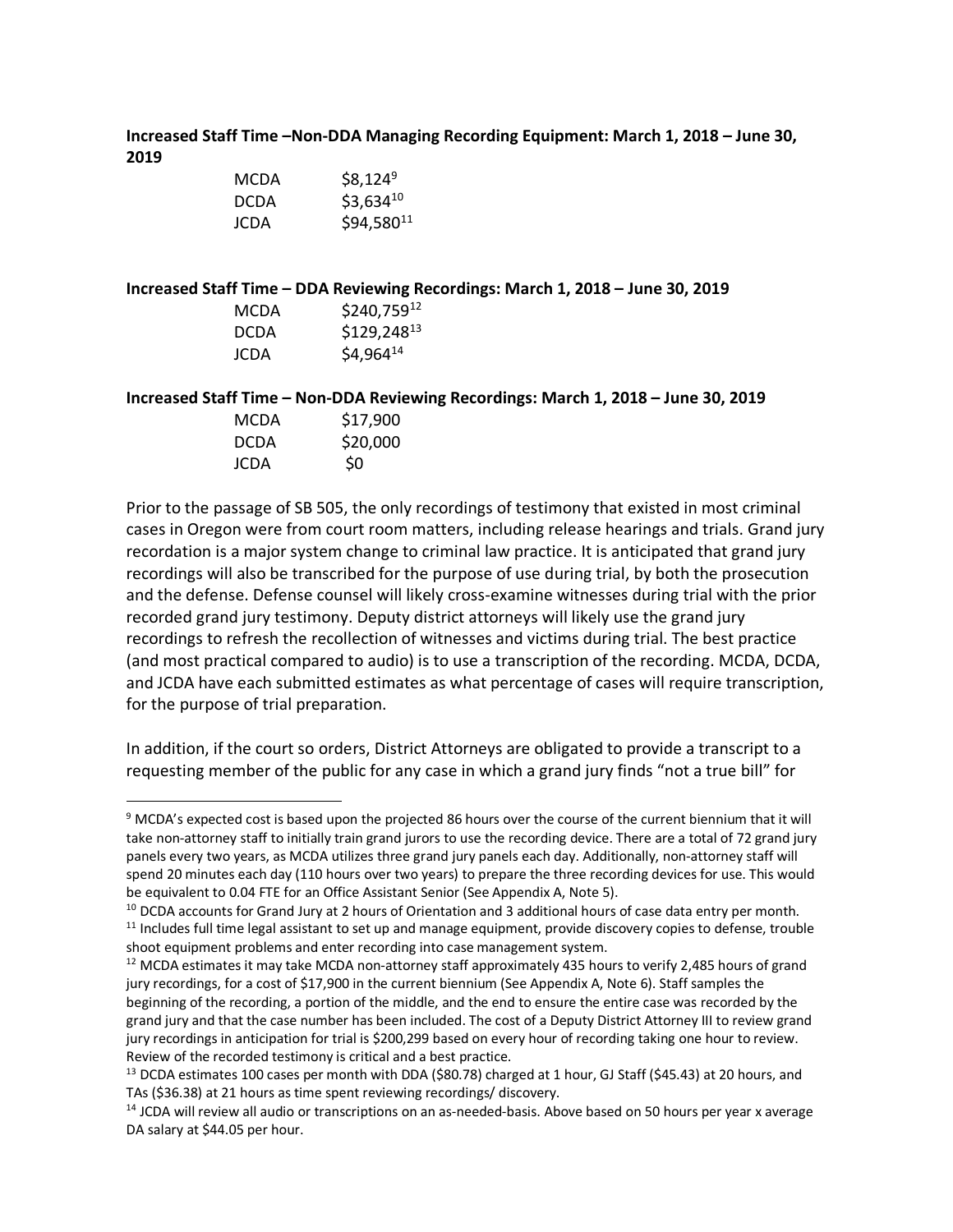acts by a public servant while in the performance of the public servant's duties. The person filing the motion for the release of the transcript is responsible for the cost of the production.

## **Staff Review of Recording to Transcript – Non-DDA: March 1, 2018 – June 30, 2019**

| MCDA        | \$20,466 |
|-------------|----------|
| <b>DCDA</b> | \$6,761  |
| JCDA        | \$0      |

## **Transcription Costs: March 1, 2018 – June 30, 2019**

| MCDA        | \$82,28015     |
|-------------|----------------|
| <b>DCDA</b> | $$16,450^{16}$ |
| JCDA        | \$26,280       |

## 4. Preliminary Hearing Expenses

As implementation of recordation takes place, some offices have also chosen to take certain cases to preliminary hearings, in lieu of grand jury<sup>17</sup>. Unlike grand juries, preliminary hearings are held in open court, include cross-examination by defense counsel, and are presided over by a circuit court judge. While these costs are not mandated by SB 505, they are a direct result of the procedural changes reflected in SB 505 and are reflective of various strategic and community-based reasons for an elected to choose to utilize preliminary hearings in lieu of grand jury including responsible transparency where the public and a judge are engaged on the charging decision, legal considerations, practical and logistical issues, and the concern for protecting vulnerable victims and witnesses. While SB 505 does not mandate the use of preliminary hearings, its fundamental change to Oregon's criminal procedural does require each elected to evaluate the method by which they present cases in their county.

At this time, MCDA estimates<sup>18</sup> that a significant number of their felony cases will be presented at a preliminary hearing, and that the balance of the felony cases will continue to be presented

<sup>&</sup>lt;sup>15</sup> MCDA anticipates that 20% of cases that are presented to the grand jury will be transcribed by SpeakWrite, a transcription company based in Texas. Transcription services for multi-speaker recordings are two cents per word. Transcriptions can be prepared, in most cases, within twenty-four hours. Based upon the transcripts already completed by SpeakWrite, MCDA estimates that it costs \$3.34 to transcribe one minute of grand jury testimony (This is based upon 11 transcripts, which totaled 671 minutes of recorded grand jury time and 112,196 words. At two cents per word, the rate equals \$3.34 per minute). The estimated cost of grand jury transcription is \$74,705 (See Appendix A, Note 7). The Office Assistant Senior will then verify each transcript, at an estimated cost of \$21,094 (See Appendix A, Note 12), against the recording prior to the case DDA approving the transcription for release to defense counsel. The total cost is \$95,799.

 $16$  DCDA estimates it will only transcribe cases that are going to trial. The above figure estimates 25 pages x \$7 a page x 94 trials. Discussions are on-going with defense counsel specific to clarify if a public defender uses state funds to create a transcript of a grand jury recording, will they provide a copy to the state?<br><sup>17</sup> Article VII (Amended), section 5, of the Oregon Constitution provides only three ways by which the state may

commence with a felony prosecution, which include; 1) By way of grand jury indictment, 2) upon an information of the District Attorney after a preliminary hearing before a judge, or 3) if the defendant waives the right for the case to be reviewed by either a grand jury or a judge.

 $18$  Based upon current projections, 1,680 felony cases will be presented at a preliminary hearing, which is 39% of all felony cases. MCDA set an initial projection of 70% of felony cases to be presented at a preliminary hearing. This projection did not take in to account cases that are initially set for a preliminary hearing, but are then set for grand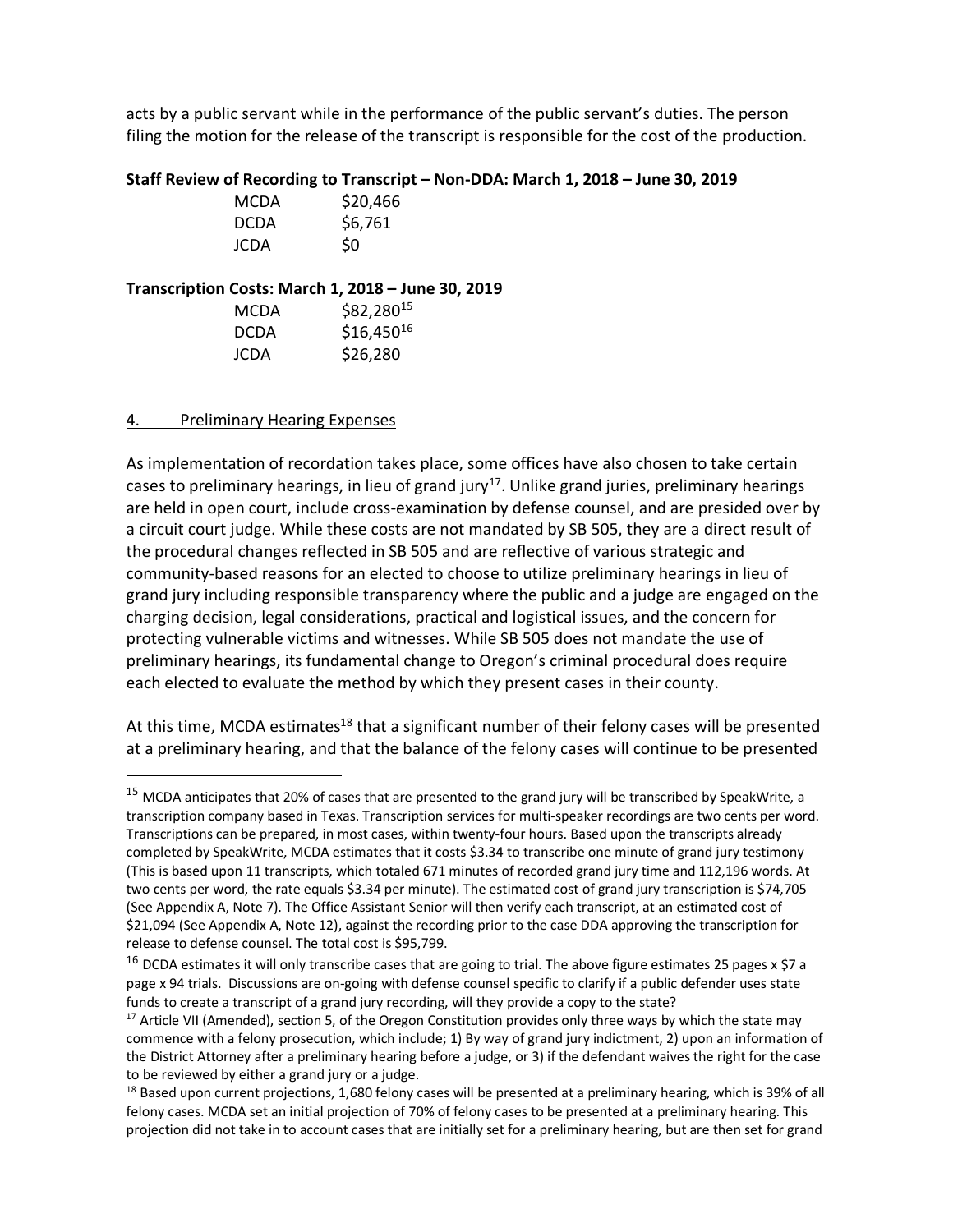to a grand jury. DCDA estimates that 100% of cases will be presented to the grand jury and JCDA estimates that 85% of their cases will be presented to grand jury and 15% of their cases will go to preliminary hearings. While there will be additional costs associated with preliminary hearings, there are also potential cost-savings. Cases may resolve more quickly, as the defendant will have had an opportunity to view and test the state's evidence in open court shortly after arrest.

## **Preliminary Hearing Costs: March 1, 2018 – June 30, 2019**

| MCDA        | $$0^{19}$ |
|-------------|-----------|
| <b>DCDA</b> | $$0^{20}$ |
| JCDA        | $50^{21}$ |

Preliminary hearings are recorded court proceedings. Much like the recording of grand jury cases, each deputy district attorney will need to review preliminary hearing transcripts and recordings in preparation of case resolution through plea, trial, or dismissal.

#### **Review of Preliminary Hearing Recording Costs: March 1, 2018 – June 30, 2019**

| MCDA | \$0            |
|------|----------------|
| DCDA | S <sub>0</sub> |
| JCDA | \$0            |

Preliminary hearings are recorded by the court. In anticipation of trial, the deputy district attorney will need a transcript of the preliminary hearing. It is not yet clear what impact preliminary hearings will have upon the average lifespan of a case and whether preliminary hearing cases will resolve more quickly than cases that proceeded to a grand jury. More data should be available in December of 2018.

#### 5. IT Expenses

While SB 505 requires OJD to purchase equipment and retain a service agreement, day-to-day maintenance and upkeep of recording equipment and troubleshooting will be the responsibility of the district attorney. The capabilities of district attorneys' offices vary dramatically from county to county. In counties with limited or no IT maintenance capacity, there will need to be

jury because the defendant or critical witnesses failed to appear for the preliminary hearing. It also did not account for Direct Present cases which cannot be presented at a preliminary hearing.

 $19$  MCDA implemented a phased plan with partner agencies to move to preliminary hearings. In November 2017, drug related cases became the first crime category to begin utilizing preliminary hearings. In January 2018, property crime cases began employing preliminary hearings. In March 2018, the remaining crime categories of cases began to utilize preliminary hearings. On average, the types of cases that are presented at a preliminary hearing utilize about thirty minutes of recorded court time. The same cases, in the experience of MCDA, would have taken close to thirty minutes to present to a grand jury. The cost in court time to MCDA to present these types of cases at a preliminary hearing is about the same cost as presenting these cases to a grand jury. However, MCDA is not calculating, in this zero-cost analysis, the incalculable cost of re-scheduling 29% of cases, initially set for a preliminary hearing, for grand jury due to the failure to appear of defendants, victims, and critical witnesses. There are other costs and systemic implications of preliminary hearings to MCDA, the court, defense counsel, the Sheriff, and other law enforcement partners that are not captured in the current zero-cost projection for MCDA. <sup>20</sup> DCDA does not anticipate Preliminary Hearings.

<sup>&</sup>lt;sup>21</sup> JCDA is not currently doing preliminary hearings but may consider them in the future.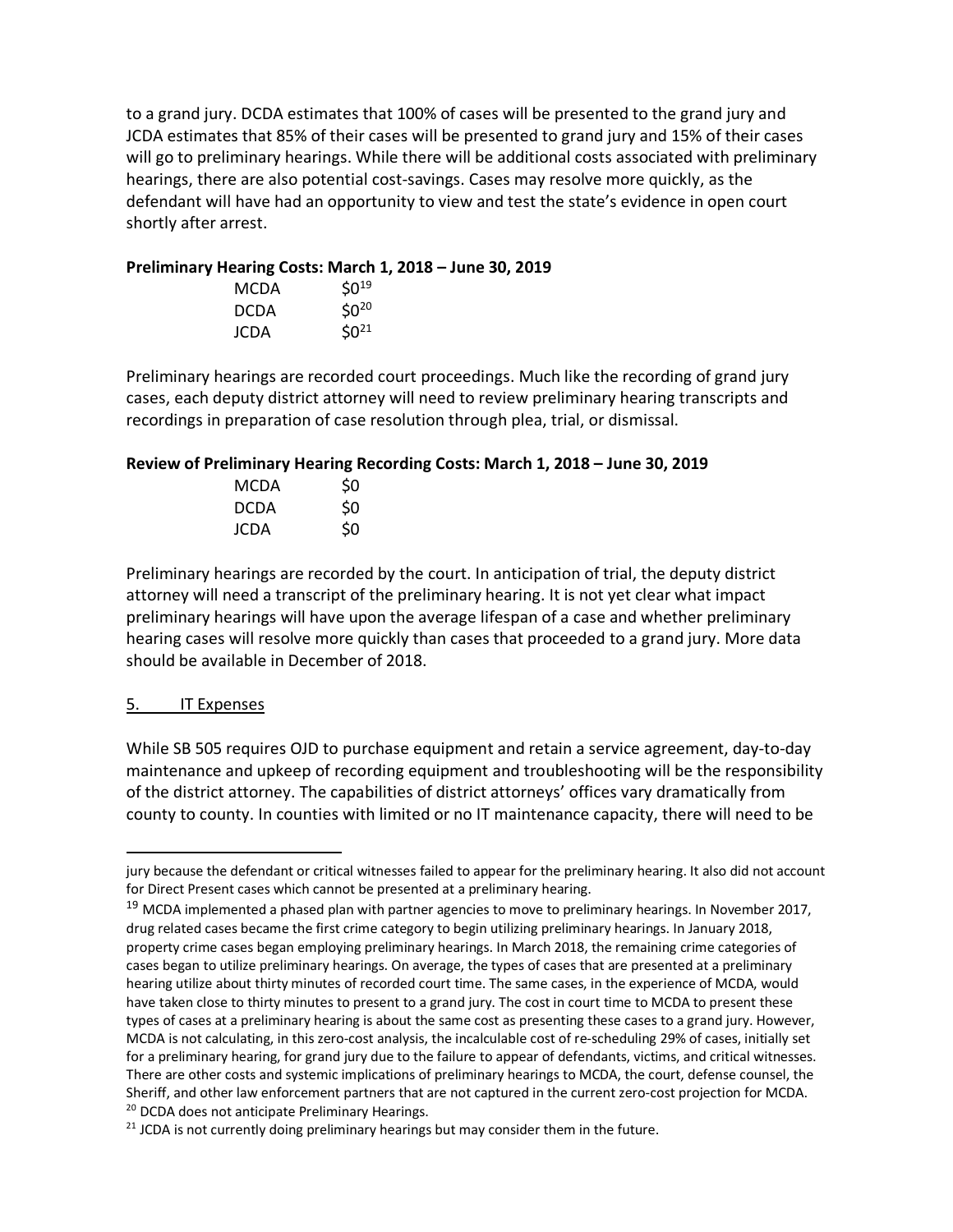contracts with county IT departments or additional in-house personnel. Also, OJD is purchasing servers for storage capacity, but the management of the server will be the responsibility of district attorneys' offices. Some offices do not store data locally but use cloud-based storage and discovery systems. OJD is not responsible for the purchase or monthly fees associated with such systems.

JCDA is part of a flexible IT pool facilitated by the county. JCDA uses a cloud-based storage and discovery system which charges a monthly fee based on storage requirements.

MCDA has three IT staff that has been addressing any IT issues with the four recording devices that have been connected to the MCDA network. Their assistance has been additional to their normal work duties and responsibilities. The recording system will need on-going maintenance and administration.

|  | IT Costs: March 1, 2018 - June 30, 2019 |  |  |  |
|--|-----------------------------------------|--|--|--|
|  |                                         |  |  |  |

| MCDA        | $$25,509^{22}$$ |
|-------------|-----------------|
| <b>DCDA</b> | $$11,200^{23}$$ |
| JCDA        | $$3,345^{24}$$  |

5. One-Time Expenses

In preparing for grand jury recordation and proceeding to preliminary hearings for many felony cases, there are several one-time costs. Offices will need to revise current policy manuals and/or develop new manuals. Counties use different case management systems and each system will need to be updated to accommodate new documents and storage of data recordings. Recording system set up will require IT support. Data lines may need to be installed depending on the location of the equipment.

## **One-time Costs: March 1, 2018 – June 30, 2019**

| MCDA | \$31,95925     |
|------|----------------|
| DCDA | $$12,797^{26}$ |
| JCDA | \$4,822        |

## **Action Requested**

Approve the appropriation of \$882,932 from the special purpose appropriation for Oregon District Attorneys:

 $22$  MCDA costs are for annual software maintenance and support, the addition of data lines, as well as 0.10 FTE for a systems analysist to provide on-going support (See Appendix A, Note 13).

 $23$  DCDA anticipates IT data storage management for IT (\$50.00) at 14 hours per month.

<sup>&</sup>lt;sup>24</sup> Includes storage of 75 GB per year and IT expenses for maintenance.<br><sup>25</sup> MCDA's one-time itemized costs are from October of 2017 through March of 2018, for both grand jury recording and preliminary hearings. These costs include the expenses of a Deputy District Attorney III and a Senior Legal Assistant to develop training materials, policies, and procedures, as well as time spent for travel, internal and external meetings, and trainings of attorneys and staff (See Appendix A, Note 14).

<sup>&</sup>lt;sup>26</sup> DCDA's one time start-up costs are from October 2017 through March, 2018.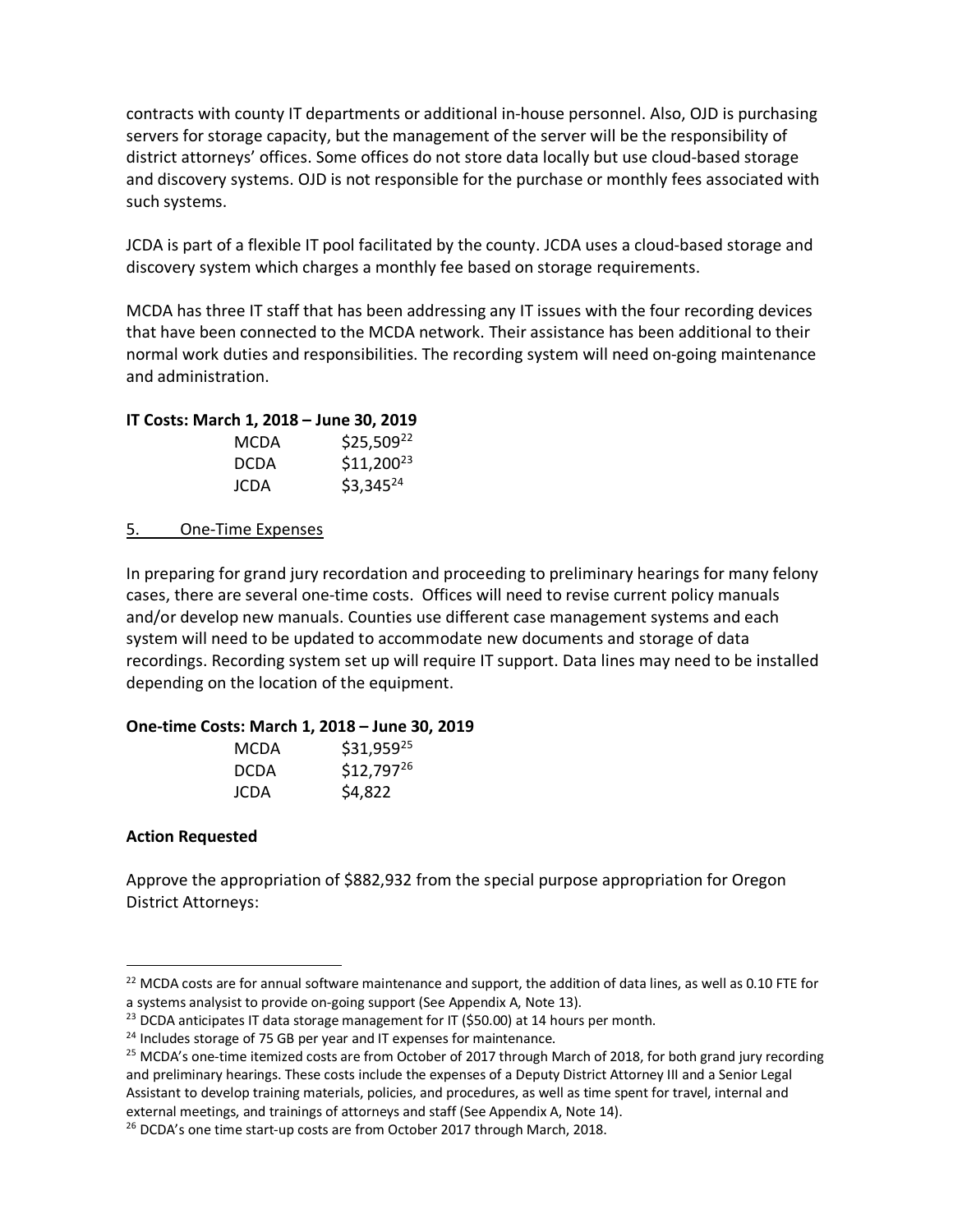#### **March 1, 2018 – June 30, 2019**

MCDA \$487,380 DCDA \$241,627 JCDA \$153,925

TOTAL: \$882,932

#### **Legislation Affected**

Chapter 650, Oregon law 2017, to supplement the appropriation made by chapter 535, section 1, Oregon Law 2017, for the District Attorneys and Their Deputies for the 2017- 19 biennium.

Sincerely,

TIM COLAHAN Executive Director Oregon District Attorneys' Association

cc: CFO.LegRequests@oregon.gov LFO.LegRequests@oregonlegislature.gov Senior Legislative Analyst John Borden Budget Policy Analyst Michelle Lisper